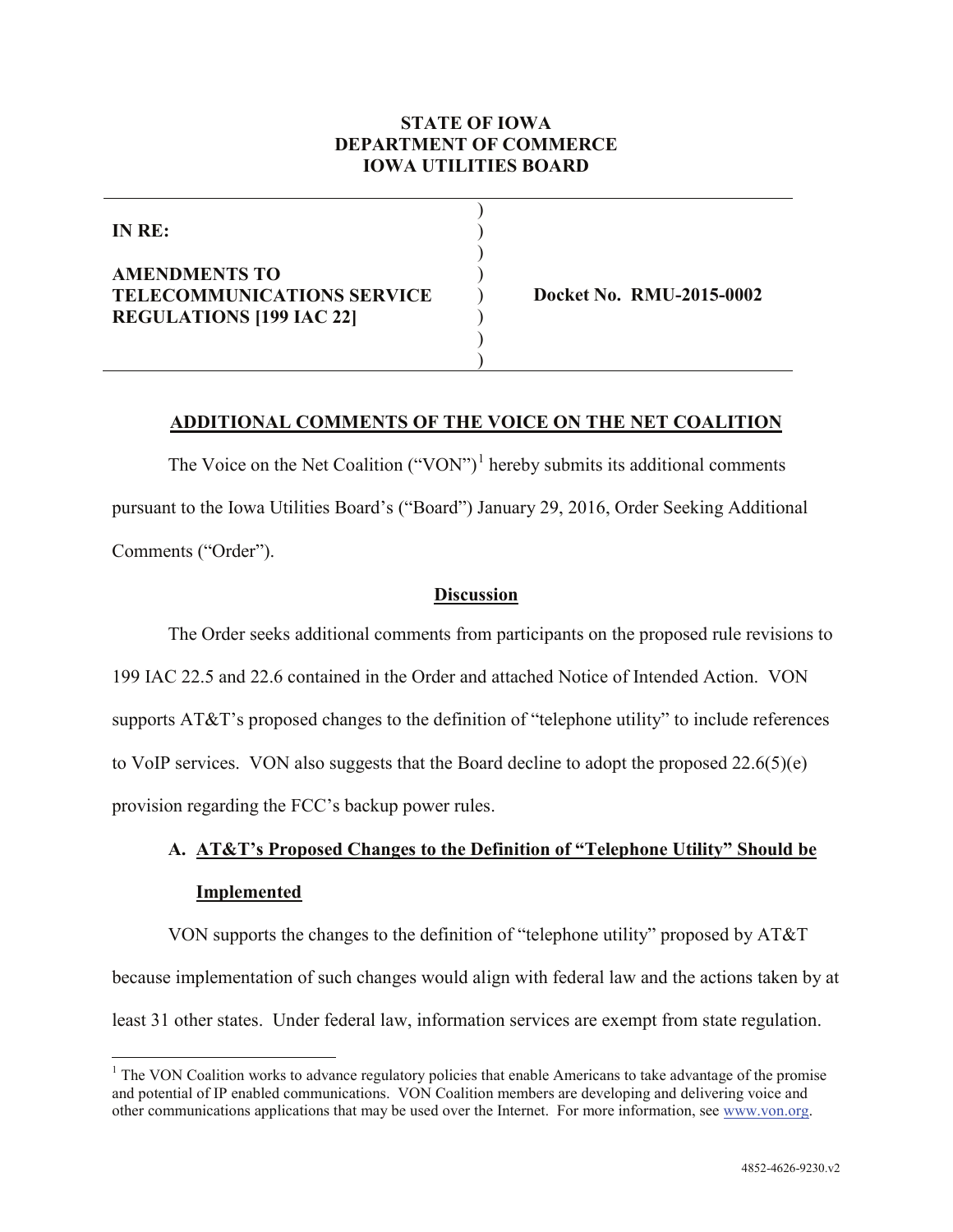While the FCC has asserted limited jurisdiction over interconnected VoIP services, it has not classified interconnected VoIP as a telecommunications service. The FCC has imposed a number of specific obligations, including, requirements to provide Enhanced 911, assist with law enforcement access, contribute to the Federal Universal Service Fund, protect customer proprietary network information, and provide customers notice before discontinuing service.<sup>[2](#page-1-0)</sup> In none of these actions, however, has the FCC granted the states authority to impose any other specific obligations on interconnected VoIP providers, other than state USF contributions where such contributions are not inconsistent with federal USF obligations and the payment of state and local fees to support the 911 network.<sup>[3](#page-1-1)</sup>

At least 31 other states and the District of Columbia have already codified regulatory "safe harbors" for VoIP or IP-enabled communications.<sup>[4](#page-1-2)</sup> These states have recognized that there is no benefit to imposing legacy telephone regulations on VoIP, and that investment will be lost if regulatory ambiguities are allowed to remain in place. The Board should consider the actions of these states as it considers AT&T's proposed language.

<span id="page-1-0"></span><sup>&</sup>lt;sup>2</sup> First Report and Order and Notice of Proposed Rulemaking, WC Docket No. 04-36, FCC 05-116, (rel. Jun. 3, 2005) (*"VoIP 911 Order")*; Report and Order and Notice of Proposed Rulemaking, WC Docket No. 06-122, FCC 06-94 (rel. Jun. 27, 2006) (imposing USF requirements); Report and Order and Further Notice of Proposed Rulemaking, WC Docket No. 04-36, FCC 07-22 (rel. Apr. 2, 2007) (imposing CPNI requirements); Report and Order, WC Docket No. 04-36, FCC 09-40 (May 13, 2009) (imposing discontinuance requirements).

<span id="page-1-2"></span><span id="page-1-1"></span><sup>&</sup>lt;sup>3</sup> See VoIP 911 Order, supra note 2 ¶ 52.<br><sup>4</sup> Alabama, Arkansas, California, Colorado, Delaware, District of Columbia, Florida, Georgia, Illinois, Indiana, Kansas, Kentucky, Maine, Massachusetts, Maryland, Michigan, Mississippi, Missouri, Nevada, New Hampshire, New Jersey, North Dakota, Ohio, Pennsylvania, Rhode Island, Tennessee, Texas, Utah, Virginia, West Virginia, Wisconsin and Wyoming.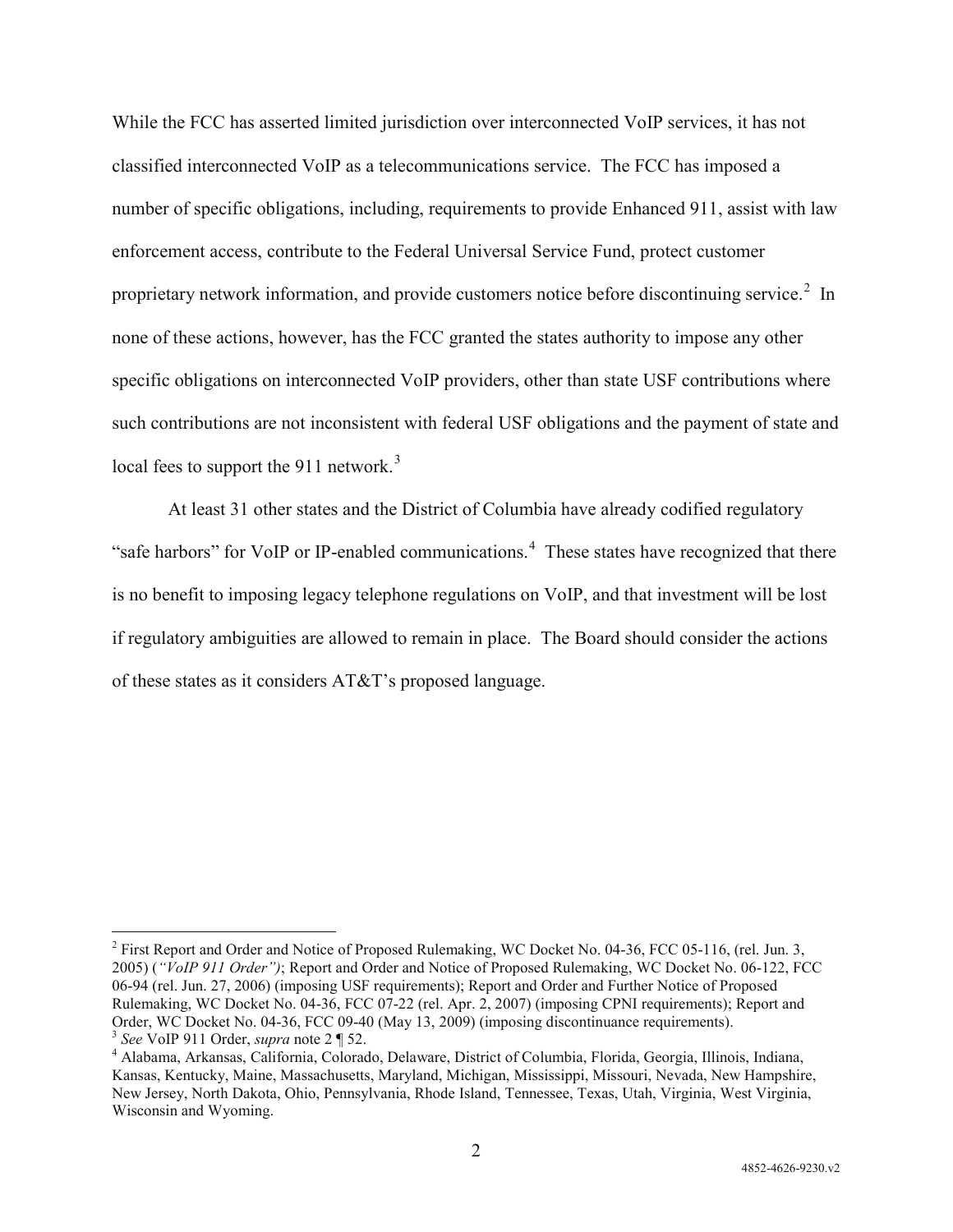## **B. The Board Should Not Adopt 22.6(5)(e) Because the Provision is Duplicative and May Lead to Confusion**

The proposed 22.6(5)(e) provision is intended to accommodate and replicate the FCC's backup power rules, 47 C.F.R.  $\S 12.5$  $\S 12.5$ .<sup>5</sup> However, the FCC's backup power rules already apply in Iowa. Therefore, the existence of 22.6(5)(e) would be unnecessarily duplicative.

In addition, the proposed language of  $22.6(5)(e)$  may lead to confusion. First, the proposed language is broader than the language of 47 C.F.R.  $\S 12.5$ .<sup>[6](#page-2-1)</sup> The proposed language makes 47 C.F.R. § 12.5 applicable to "residential landline customers whose voice service is not provisioned as a copper-based line-powered technology."<sup>[7](#page-2-2)</sup> In contrast, 47 C.F.R. § 12.5 itself limits its applicability to "any facilities-based, fixed voice service offered as residential service, including fixed applications of wireless service offered as a residential service, that is not line powered."<sup>[8](#page-2-3)</sup> Thus, the FCC limits back-up power obligations to "facilities-based, fixed voice" services, while the Board's proposed language does not. The proposed language thereby unintentionally broadens the applicability of the FCC's rules and may lead to confusion.

Second, the last two sentences of proposed 22.6(5)(e) discuss two specific service provider requirements contained within 47 C.F.R. § 12.5, specifically: (1) disclosure at the point of sale that landline voice services, including E911 access, will not function during a power outage without on-site backup power; and (2) subscribers must be offered the option to purchase backup power for the covered services with a minimum of 8 hours reserve.  $\degree$  As a result, when the requirements under 47 C.F.R. § 12.5 change, there will be a discrepancy between the FCC's rules and the Iowa rule.

<span id="page-2-0"></span><sup>5</sup> *See* 47 C.F.R. § 12.5. <sup>6</sup> *Id.*

<span id="page-2-2"></span><span id="page-2-1"></span><sup>7</sup> *See* "Notice of Intended Action" Docket No. RMU-2015-0002, issued Jan. 29, 2016, p. 14 ("*Proposed Rules"*). 8 47 C.F.R. § 12.5(a). <sup>9</sup> *See* Proposed Rules, *supra* note 7.

<span id="page-2-3"></span>

<span id="page-2-4"></span>